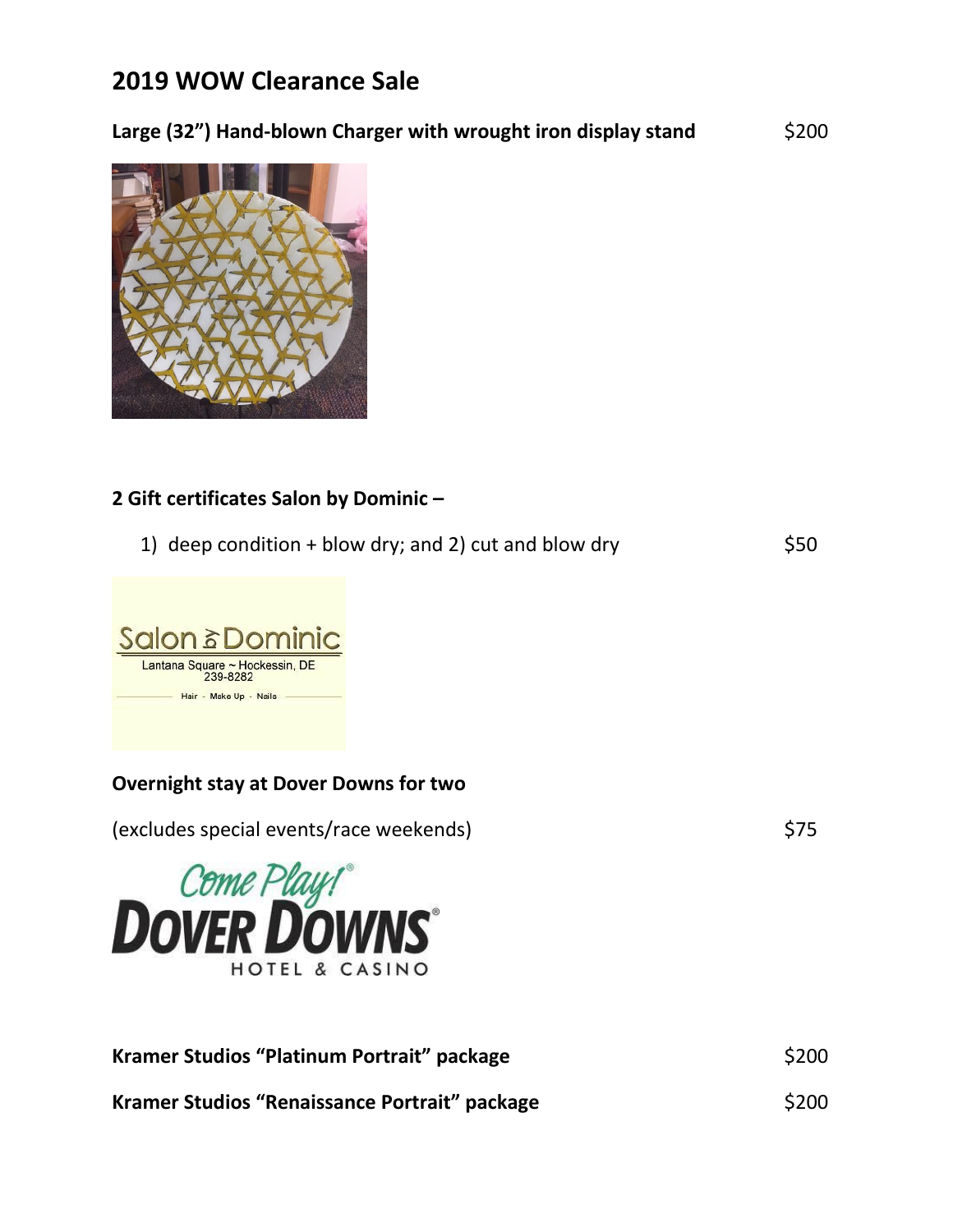#### **Corrective Chiropractic Hockessin:**

Initial Exam, x-rays, consultation  $$100$ 

### **Personal Guided Tour for 4 – choice of three NYC museums** \$120

A 3-Hour Private Tour for 4 People from the NYC Museum of Your Choice: MOMA, The Met or the Whitney, (To Be Coordinated With Donor, Monica Valley, Popular NYC Lecturer and Museum Educator)



## **Print – "Land of the Free"**  $$20$

LAND OF THE FREE

## **Print – "Honolulu"** \$40

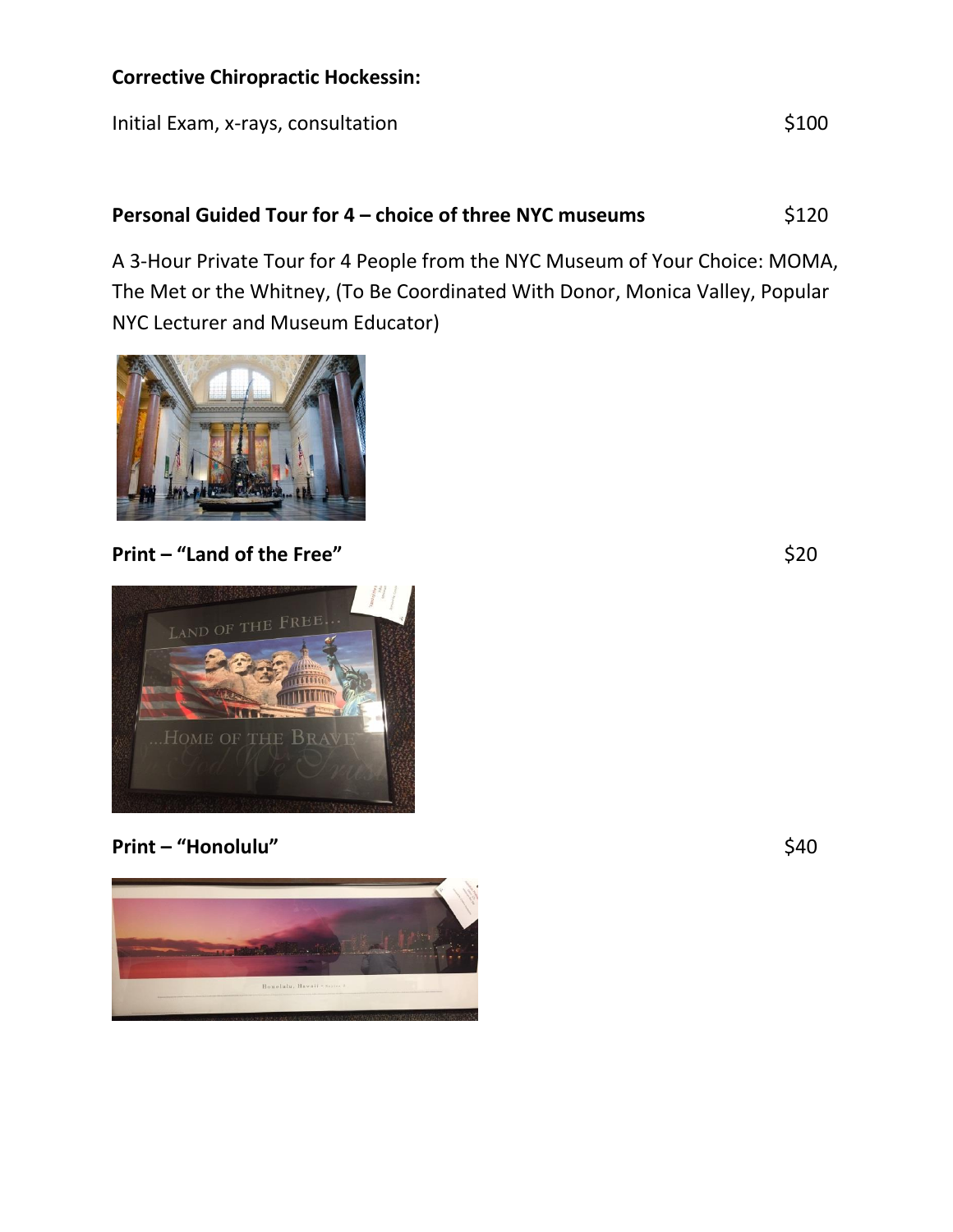

| Large Print – Photograph "F Street Washington DC 1912" | \$30 |
|--------------------------------------------------------|------|
|                                                        |      |



# Large Print – "Lady of Shalott" by George Robertson  $$30$



Large Print – "The Crystal Ball" John William Waterhouse  $\lessdot$  \$40

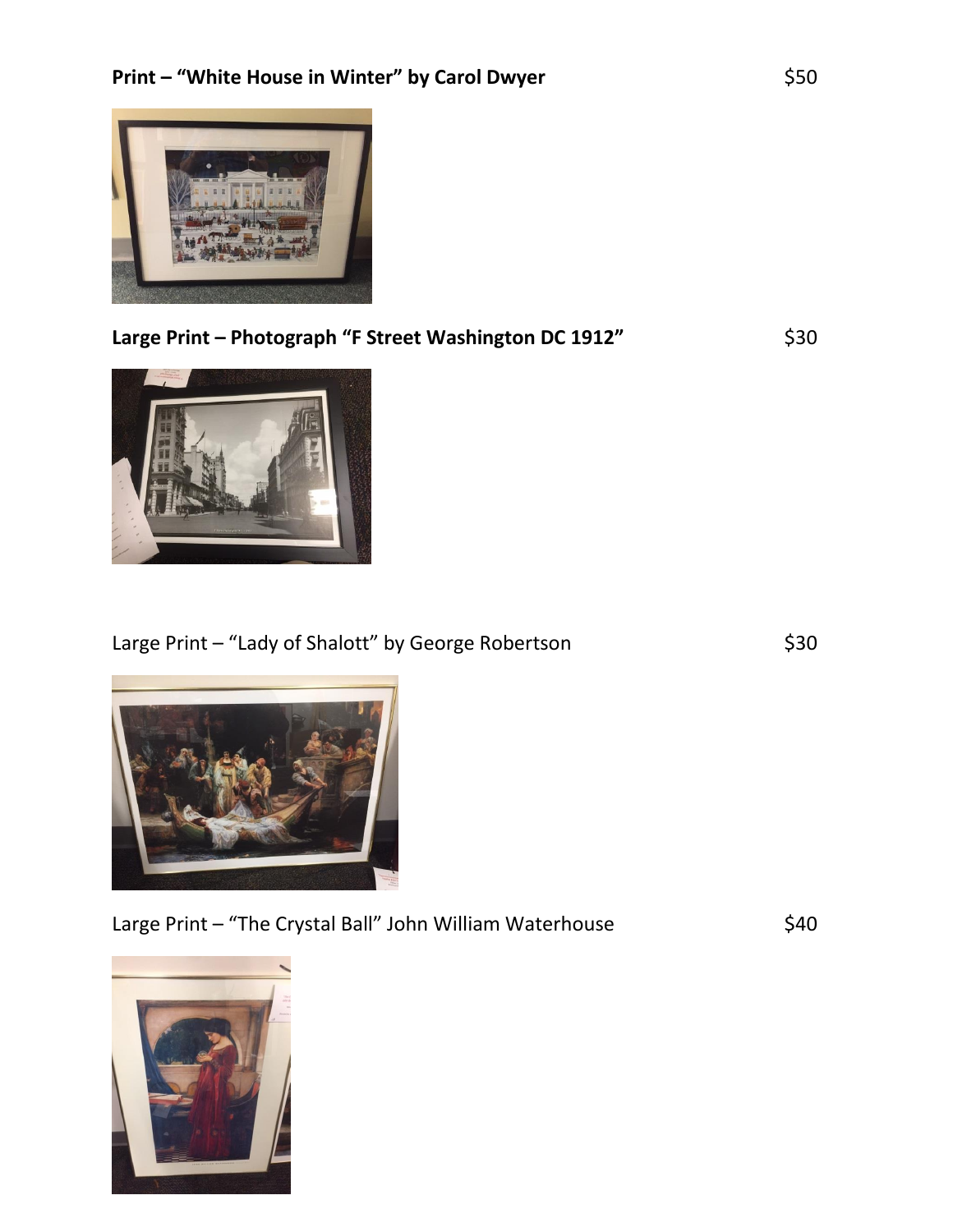

| Large Print "Tapestry and Pewter" by Pauline Eble Campanelli | \$40 |
|--------------------------------------------------------------|------|
|                                                              |      |



Print "First Baby in the New World" **\$20** 



Photograph by Martha Corona Fetters "Natures Lace"  $\qquad \qquad$ \$20

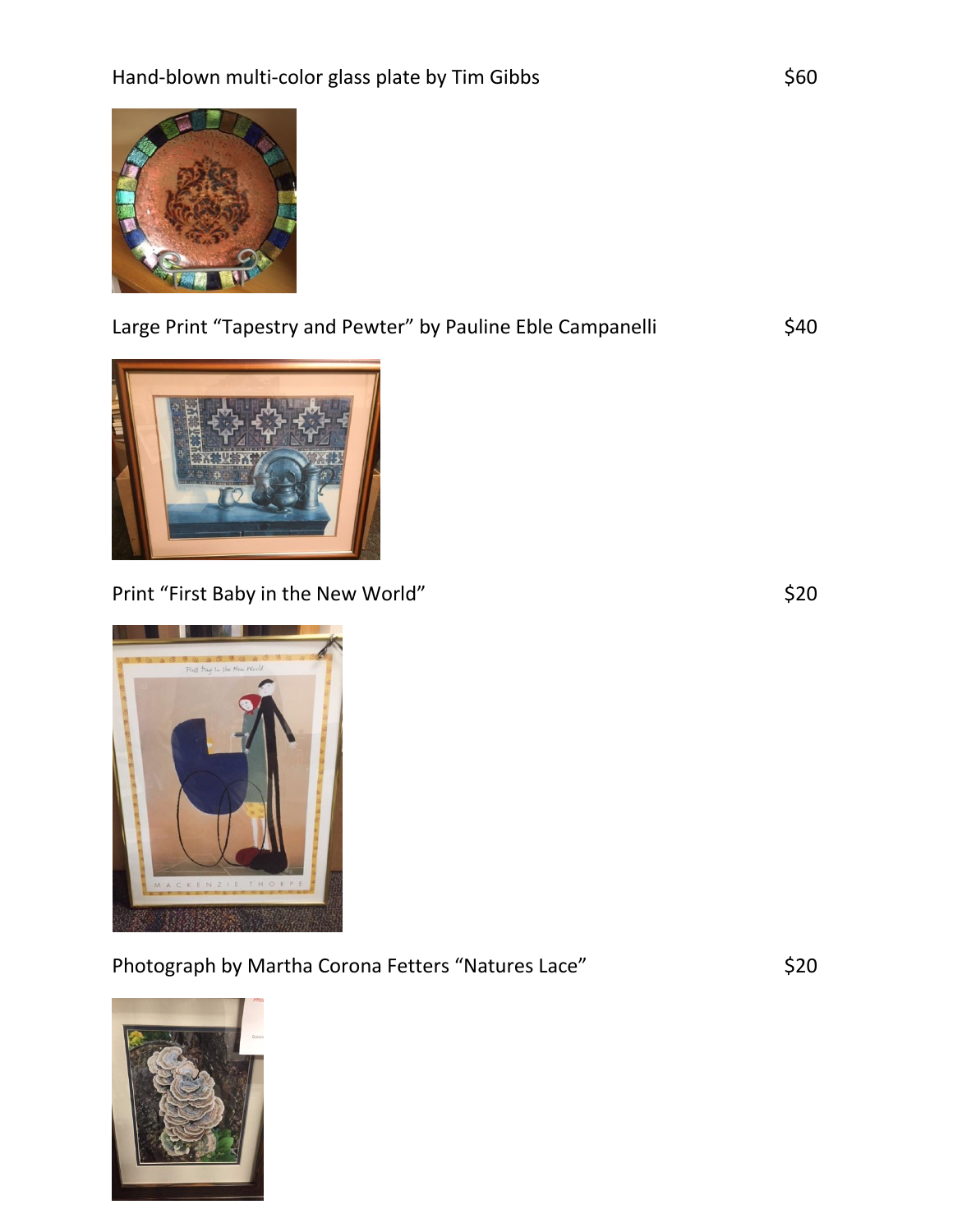Large landscape print "Old friends" **\$40** 



# Small Print Fossil Leaf  $\frac{1}{2}$  Small Print Fossil Leaf

| Loper school "I95 and Train Bridge" original by Poppiti | \$60 |
|---------------------------------------------------------|------|